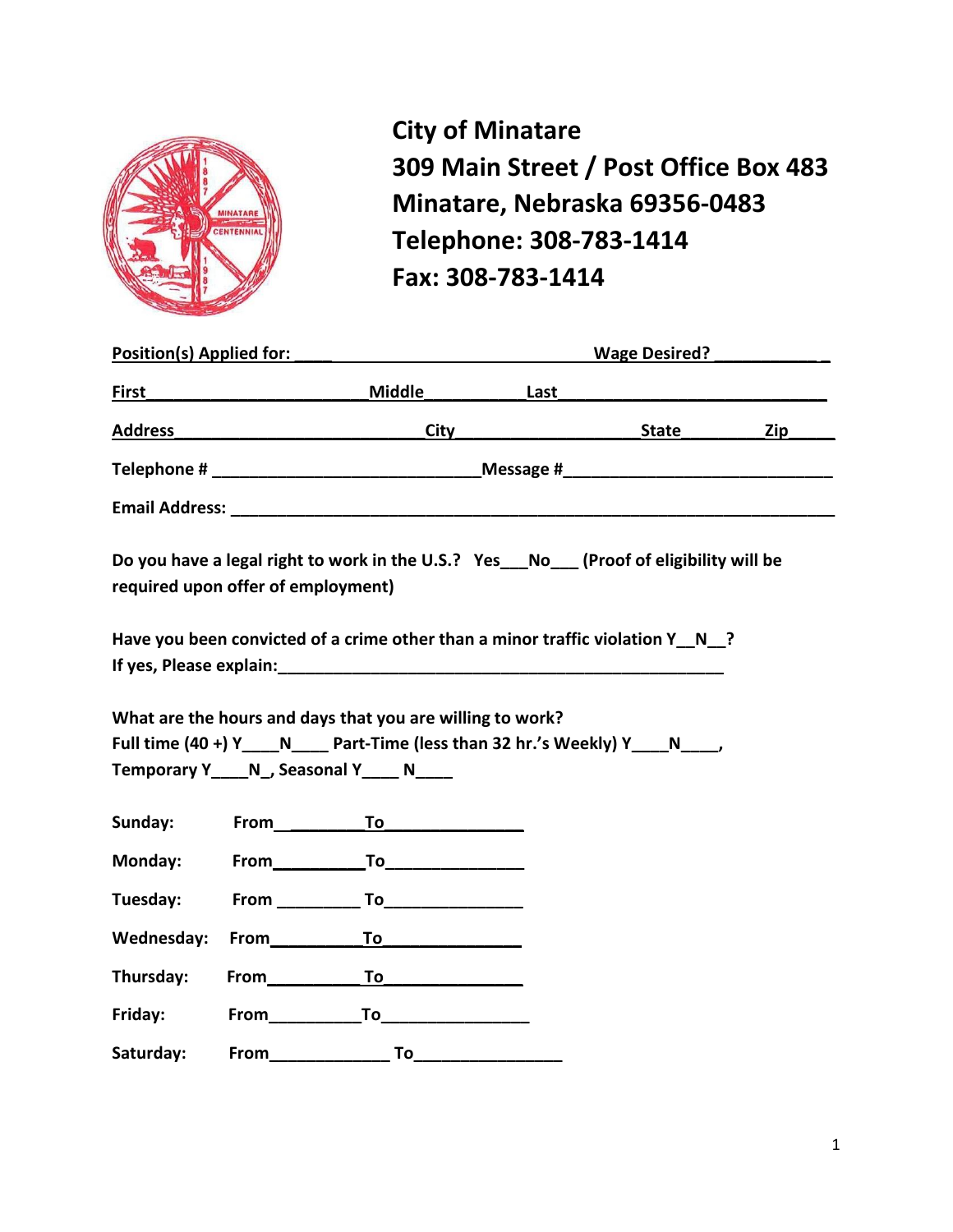**Do you have any physical limitations that would prevent you from performing the job functions with or without reasonable accommodations for the position for which you are applying for? Y\_\_\_\_ N\_\_\_\_**

**If yes please explain \_\_\_\_\_\_\_\_\_\_\_\_\_\_\_\_\_\_\_\_\_\_\_\_\_\_\_\_\_\_\_\_\_\_\_\_\_\_\_\_\_\_\_\_\_\_\_\_\_\_\_\_\_\_\_\_**

**Do you have any other aliases by which your records could be found? If yes, please name: \_\_\_\_\_\_\_\_\_\_\_\_\_\_\_\_\_\_\_\_\_\_\_\_\_\_\_\_\_\_\_\_\_\_\_\_\_\_\_\_\_\_\_\_\_\_\_\_\_\_\_\_\_\_\_\_\_**

**Employment History: Please provide the following information for your past and current employers, assignments (staffing agencies) and volunteer activities,** *starting with your most recent and working backwards***. GO BACK 10 YEARS IF APPLICABLE.**

| Employer                                                  |                      | Duties (Be specific)                                                                                                  |
|-----------------------------------------------------------|----------------------|-----------------------------------------------------------------------------------------------------------------------|
|                                                           | To_____________      |                                                                                                                       |
|                                                           | Starting \$          |                                                                                                                       |
| T <u>itle _________________</u>                           | Ending $\frac{1}{2}$ |                                                                                                                       |
| Supervisor_______________                                 |                      |                                                                                                                       |
|                                                           |                      |                                                                                                                       |
| Employer                                                  | From: $\frac{1}{1}$  | <b>Duties (Be specific)</b>                                                                                           |
|                                                           | To: ______________   |                                                                                                                       |
|                                                           | Starting \$          | <u> 1980 - Johann Barbara, martin da basar da basar da basar da basar da basar da basar da basar da basar da basa</u> |
| <u>Title ____________________</u>                         | Ending $\frac{1}{2}$ | <u> 1980 - Johann Barbara, martin da basar da basar da basar da basar da basar da basar da basar da basar da basa</u> |
| Supervisor_______________                                 |                      | <u> 1980 - Johann Barbara, martxa al III-lea (h. 1980).</u>                                                           |
| Reason for leaving: Management of the Reason for leaving: |                      |                                                                                                                       |
| Employer_______________                                   | $From: ____________$ | <b>Duties (Be specific)</b>                                                                                           |
|                                                           |                      |                                                                                                                       |
| <u>Ph#___________________</u>                             | Starting \$          |                                                                                                                       |
| <u>Title ___________________</u>                          |                      |                                                                                                                       |
| Supervisor_______________                                 |                      |                                                                                                                       |
|                                                           |                      |                                                                                                                       |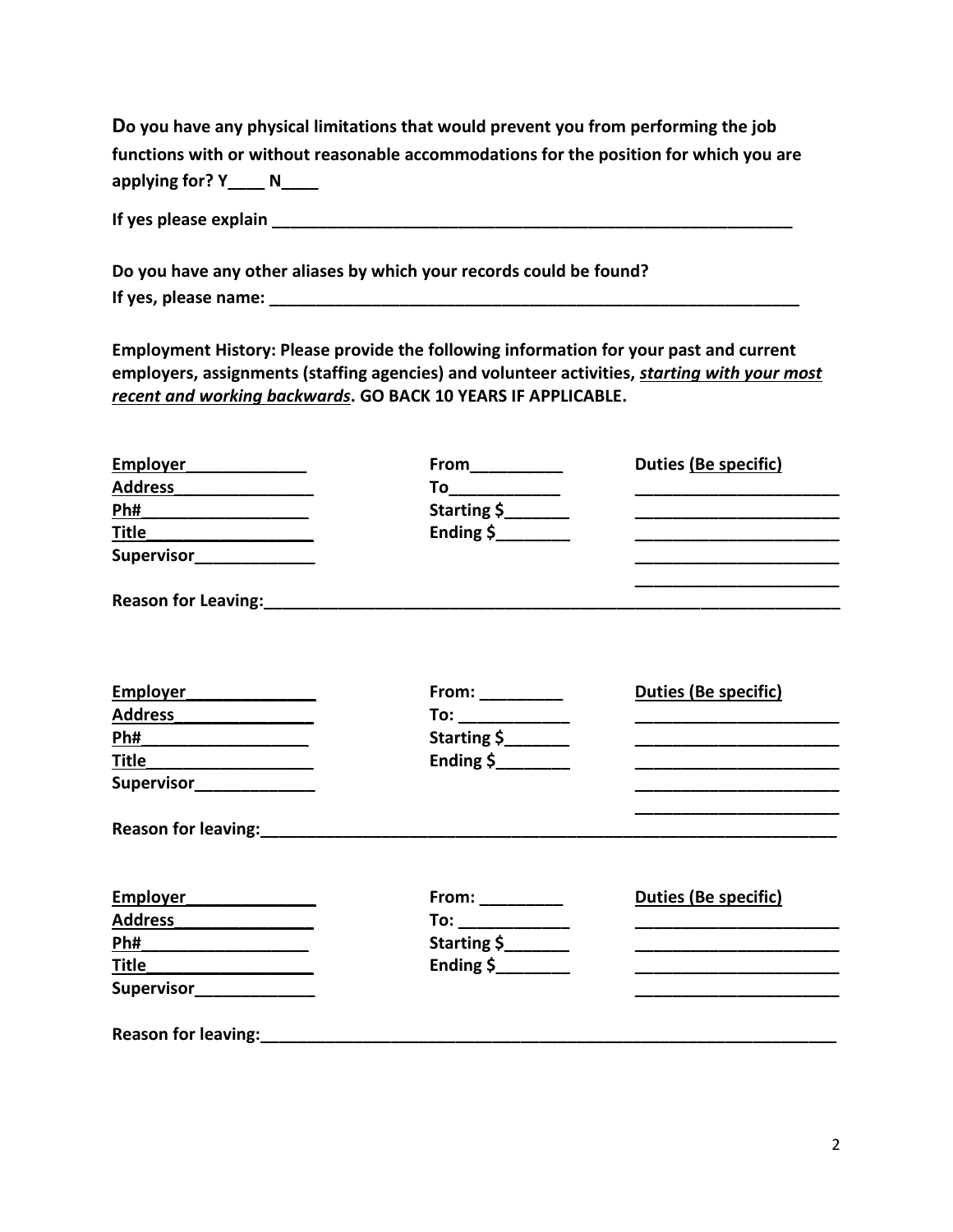| Address_          | <u>Ph#___________________</u><br><u>Title _____________________</u><br>Supervisor______________ |                                                                           | From: $\frac{1}{2}$<br>To: ______________<br>Starting \$<br>Ending \$       |   | Duties (Be specific)<br><u> 1989 - Johann John Stone, market fan de Amerikaanske kommunister (</u>                                                                    |
|-------------------|-------------------------------------------------------------------------------------------------|---------------------------------------------------------------------------|-----------------------------------------------------------------------------|---|-----------------------------------------------------------------------------------------------------------------------------------------------------------------------|
|                   | Reason for leaving:                                                                             |                                                                           |                                                                             |   |                                                                                                                                                                       |
|                   | Employer <b>Employer</b><br>Ti <u>tle ____________________</u><br>Supervisor_______________     |                                                                           | From: __________<br>To: ____________<br>Starting \$<br>Ending $\frac{1}{2}$ |   | <b>Duties (Be specific)</b><br><u> 1989 - Johann Barbara, martin da kasar Amerikaan kasar da</u><br><u> 1980 - Johann Barbara, martin da kasar Amerikaan kasar da</u> |
|                   | Reason for leaving: <b>Network</b>                                                              |                                                                           |                                                                             |   |                                                                                                                                                                       |
| <b>EDUCATION:</b> |                                                                                                 | List any other skills or qualifications, that would be of interest to the |                                                                             |   |                                                                                                                                                                       |
|                   |                                                                                                 |                                                                           |                                                                             |   | <b>Highest Year completed</b>                                                                                                                                         |
|                   |                                                                                                 |                                                                           |                                                                             | N | <b>Highest Year completed</b>                                                                                                                                         |
| <b>G.E.D.</b>     |                                                                                                 |                                                                           |                                                                             |   |                                                                                                                                                                       |
| personal friends. |                                                                                                 |                                                                           |                                                                             |   | REFERENCES: Include five character references, three of which may NOT be family or close                                                                              |
|                   |                                                                                                 |                                                                           |                                                                             |   |                                                                                                                                                                       |
|                   |                                                                                                 |                                                                           |                                                                             |   | Relationship: _____________                                                                                                                                           |